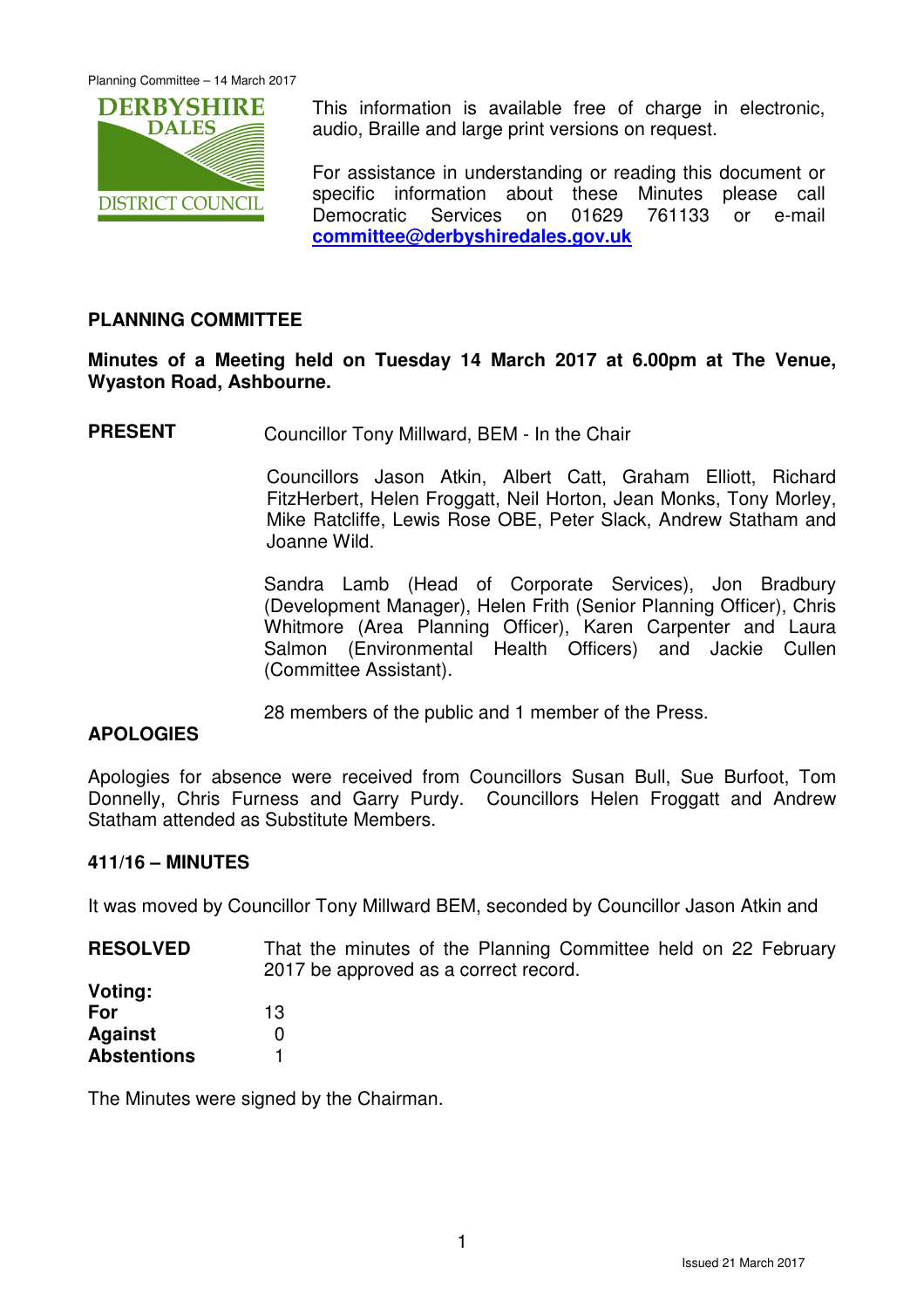# **412/16 – INTERESTS**

Councillor Tony Millward BEM declared a personal interest in Application No. 14/00074/OUT, as an immediate family member lived close to the site and was objecting to the application.

# **413/16 – APPLICATION NO. 16/00945/FUL – RETENTION OF STORAGE BUILDING AT HOBEN INTERNATIONAL LTD BRASSINGTON**

The Committee visited the site prior to the meeting to allow an assessment of the impact of the development on the local environment.

It was moved by Councillor Lewis Rose OBE, seconded by Councillor Mike Ratcliffe and

**RESOLVED** (unanimously) That planning permission be granted subject to the conditions set out in the report.

#### **414/16 – APPLICATION NO. 16/00832/OUT – OUTLINE APPLICATION FOR A RESIDENTIAL DEVELOPMENT AND ASSOCIATED ACCESS AT LAND EAST OF LES ARDENNES, HULLAND WARD**

The Committee visited the site prior to the meeting to appreciate the site and context.

It was moved by Councillor Albert Catt, seconded by Councillor Peter Slack and

**RESOLVED** (unanimously) That planning permission be granted and authority be delegated to the Development Manager to grant outline planning permission subject to the completion of a Section 106 Planning Obligation Agreement to secure affordable units on-site and off-site to make up provision to the equivalent of 45%, the contribution towards primary school, secondary and post 16 places and subject to the conditions set out in the report.

# **415/16 – APPLICATION NO. 16/00879/OUT – RESIDENTIAL DEVELOPMENT OF UP TO 100 DWELLINGS, PROVISION OF LAND FOR A COMMUNITY FACILITY AND ASSOCIATED ACCESS (OUTLINE) AT LAND OF BABBS LANE, DOVERIDGE**

Councillor Neil Horton left the meeting at 6.23pm during discussion of this item.

The Committee visited the site prior to the meeting to fully assess the impact of the development on the local environment.

In accordance with the procedure for public participation, Mr John Chorlton (Agent, on behalf of Gladman Developments) spoke in favour of the application.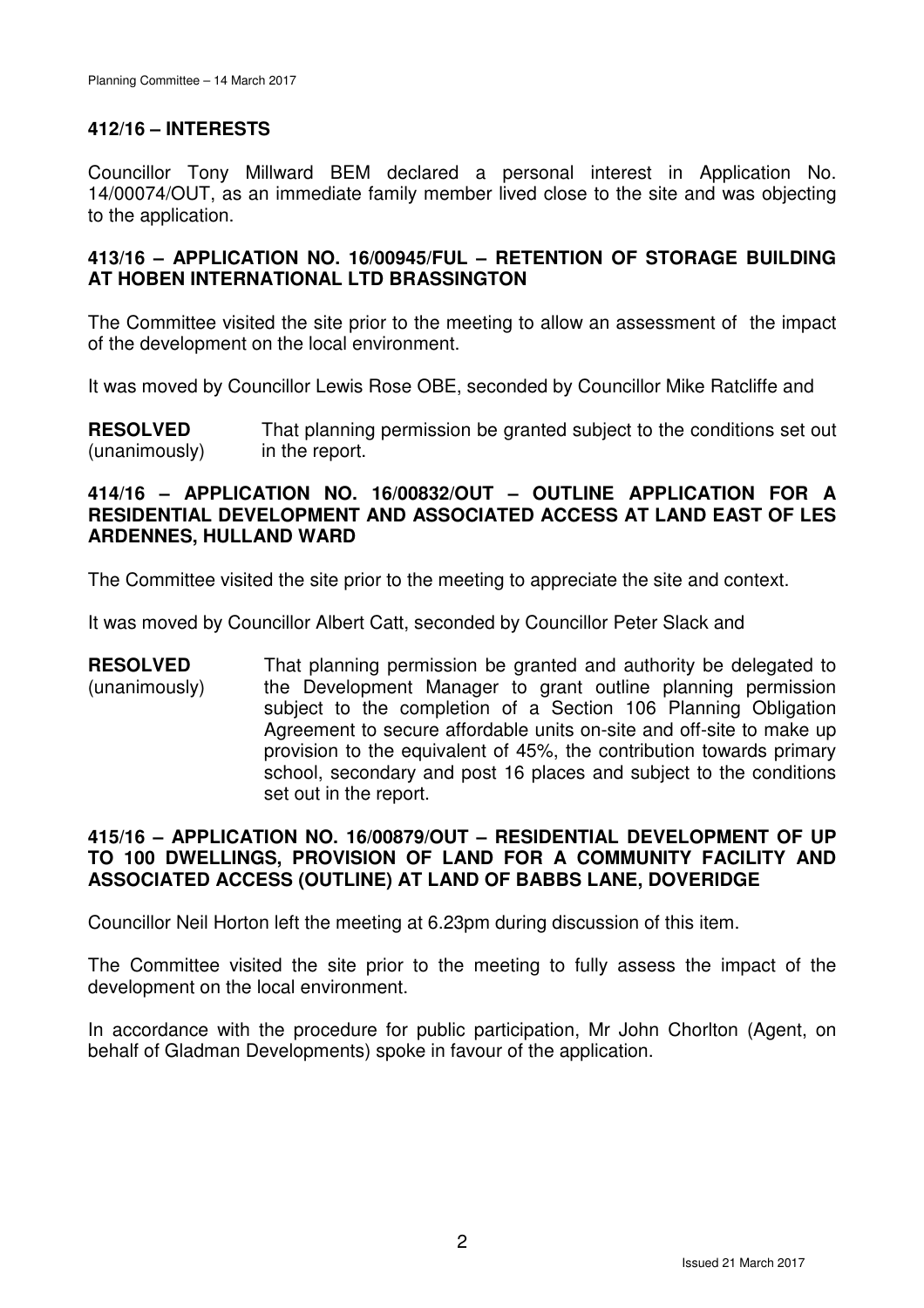It was moved by Councillor Albert Catt, seconded by Councillor Tony Morley and

**RESOLVED** (unanimously) That planning permission be refused for the reasons set out in the report.

# **416/16 – APPLICATION NO. 16/00922/OUT – RESIDENTIAL DEVELOPMENT OF UP TO 14 DWELLINGS AND ACCESS (OUTLINE) AT LAND EAST OF DERBY ROAD, DOVERIDGE**

The Committee visited the site prior to the meeting to enable Members to fully assess the impact of the development on the local environment.

In accordance with the procedure for public participation, Mr Jeremey Fryer (Applicant) spoke in favour of the application.

It was moved by Councillor Albert Catt, seconded by Councillor Peter Slack and

**RESOLVED** (unanimously) That planning permission be refused for reasons set out in the report.

#### **417/16 – APPLICATION NO. 16/00074/OUT – RESIDENTIAL DEVELOPMENT (367 DWELLINGS), EMPLOYMENT SITE, COMMERCIAL AND COMMUNITY FACILITIES, LINK ROAD, ACCESS AND LANDSCAPING (OUTLINE: REVISED SITE AREA) AT ASHBOURNE AIRFIELD ASHBOURNE**

Correspondence received after publication of the agenda was distributed at the meeting; this comprised notice of a letter from a local resident objecting to the development.

In accordance with the procedure for public participation, Cllr. Sean Clayton (Ashbourne Town Council), Cllr. John Hall (Osmaston & Yeldersley Parish Council), Mr John Naylor, Mr Charles Swabey and Ms Helen Johnson (local residents) spoke against the application, and Mr Jonathan Jenkin (Agent) spoke in favour of the application.

In response to one of the speakers' comments, the Development Manager acknowledged that the application was in Yeldersley, and not Clifton and Bradley or Ashbourne South as indicated on the front page of the application in the Agenda.

It was moved by Councillor Lewis Rose OBE, seconded by Councillor Jason Atkin and

**RESOLVED Voting:**  That planning permission be granted and authority be delegated to the Development Manager to grant planning permission for either the original or reduced site area on completion of the legal agreement in accordance with the conditions and clauses previously agreed.

**For Against Abstentions**  12 1  $\Omega$ 

The Chairman declared the motion carried.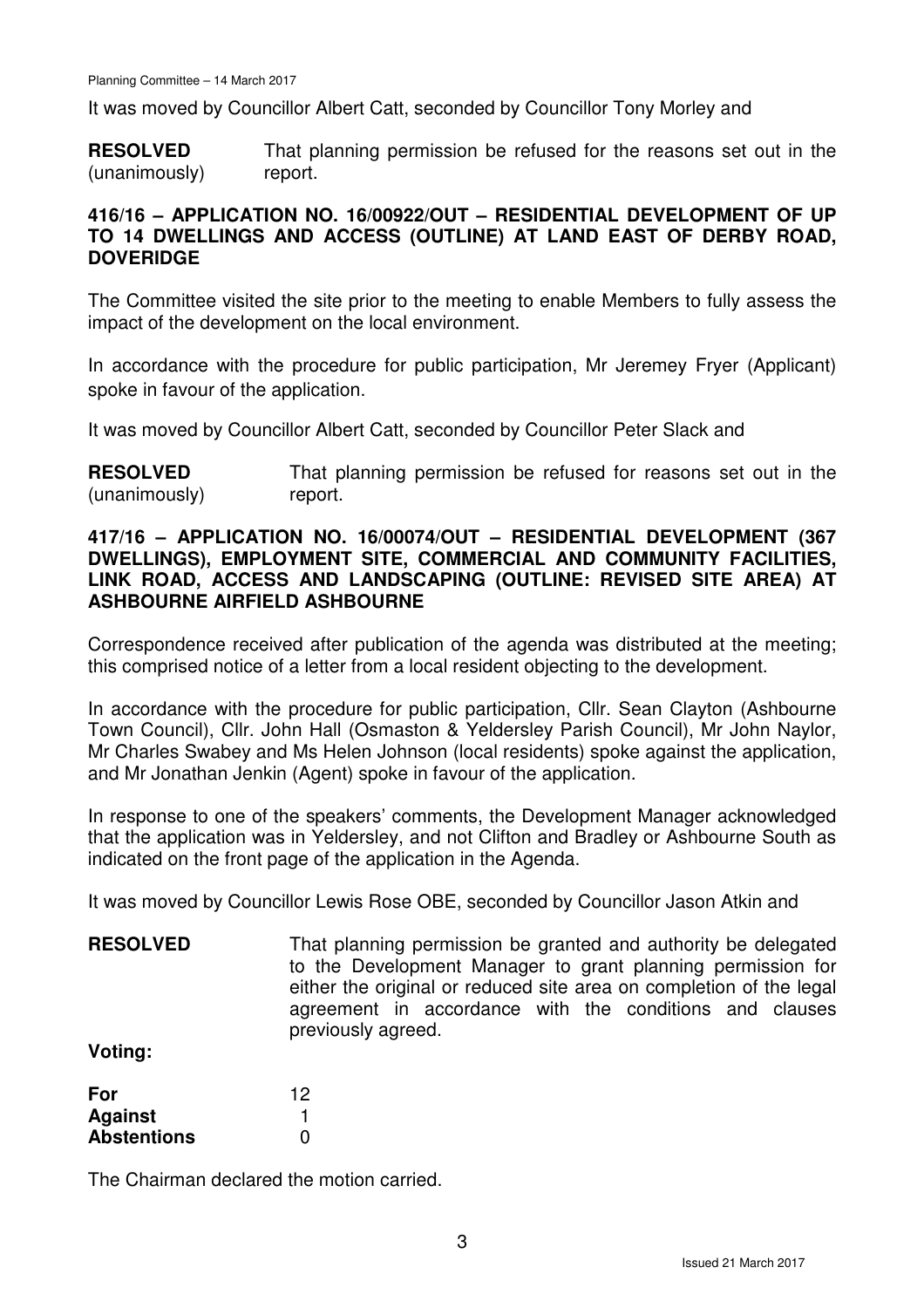## **418/16 – APPLICATION NO. 16/00374/FUL – USE OF PREMISES FOR COMMERCIAL DOG BREEDING NAD BOARDING PURPOSES, REPLACEMENT KENNEL AND ERECTION OF NEW ISOLATION UNIT AT FOUR LAND ENDS FARM, GIBFIELD LANE, HULLAND WARD**

Correspondence received after publication of the agenda was distributed at the meeting; this comprised a response from Hognaston Parish Council; a summary of correspondence from a Parish Councillor representing Atlow Parish Council regarding an omitted representation and the Officer's response; and a summary of further correspondence from the same Parish Councillor regarding noise complaints. The Area Planning Officer also advised that 2 emails had been received regarding further complaints and concerns about waste disposal. A note from a local resident regarding continuing noise nuisance was read out at the meeting.

In accordance with the procedure for public participation, Cllr Suzanna Monteith (Atlow Parish Council) and Mr Robert Hutchinson (Neighbour) spoke against the application.

This item had been deferred from the 17 January 2017 Planning Meeting as it was not considered that sufficient information had been submitted by the Applicant for members to make an informed decision at that time. It was agreed that the Noise Management Plan (NMP) should be submitted for consideration by the Principal Environmental Health Officer prior to a decision being made. An NMP had now been received and considered by the Principal Environmental Health Officer, whose comments could be seen in the consultation section of the report. Based on this NMP, a noise management plan had been submitted.

It was moved by Councillor Peter Slack, seconded by Councillor Tony Morley

"That planning permission be granted subject to the conditions set out in the report."

|                    | <b>VOTING</b> |
|--------------------|---------------|
| For                | 4             |
| <b>Against</b>     | 8             |
| <b>Abstentions</b> |               |

The Chairman declared the motion defeated.

It was then moved by Councillor Albert Catt, seconded by Councillor Peter Slack and

| <b>RESOLVED</b> | That this item be deferred for the following reason:- |
|-----------------|-------------------------------------------------------|
|                 |                                                       |

(unanimously)

#### Reason

That the Committee felt they still did not have sufficient information to make an informed decision. It was agreed that a more comprehensive report should be presented detailing the chronology of built development that would occur on site, the number of dogs that could be present at these different stages and how the implementation of the noise management plan would work and be monitored.